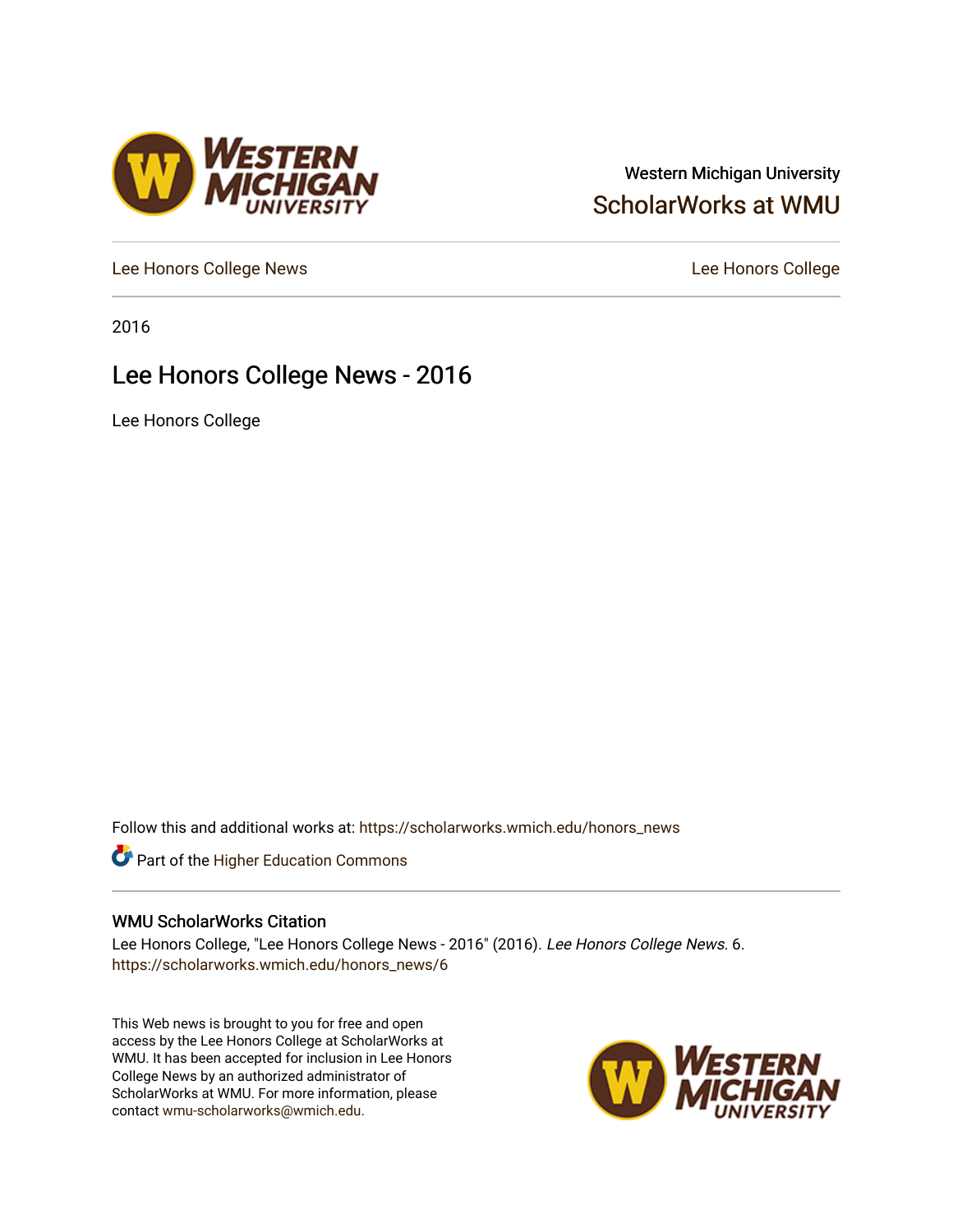## Lee Honors College - 2016

Check out this great feature story on Walt's Pilgrimage in the **Los Angeles Times!** [http://www.latimes.com/socal/burbank-leader/news/tn-blr-me-michigan-disney-20160722](http://www.latimes.com/socal/burbank-leader/news/tn-blr-me-michigan-disney-20160722-story.html) [story.html](http://www.latimes.com/socal/burbank-leader/news/tn-blr-me-michigan-disney-20160722-story.html) JULY 22, 2016

Congratulations to our 2013 Medallions! <http://ciskalamazoo.org/western-michigan-university-medallion-scholars/> JUNE 28, 2016

Congratulations, [Aaron McClendon](http://wmich.edu/news/2016/04/31544) on receiving the Gary L. Buffington Scholarship! <http://wmich.edu/news/2016/04/31544> APRIL 18, 2016

# **Integrated supply management student nets prestigious scholarships**

contact: Stacey Markin April 18, 2016 | WMU News

KALAMAZOO, Mich.—A Western Michigan University integrated supply management student has earned two national scholarships.

Senior **Aaron McClendon** of Westland is the recipient of the \$10,000 Gary L. Buffington Scholarship, awarded by the Industrial Supply Association Education Foundation. He is also the recipient of the \$5,000 R. Gene Richter Scholarship, awarded by the Richter Foundation in partnership with the Institute for Supply Management.

### **Opportunities for professional development**

McClendon is the first WMU recipient of the Buffington scholarship and the seventh WMU recipient of a Richter scholarship. *McClendon* 

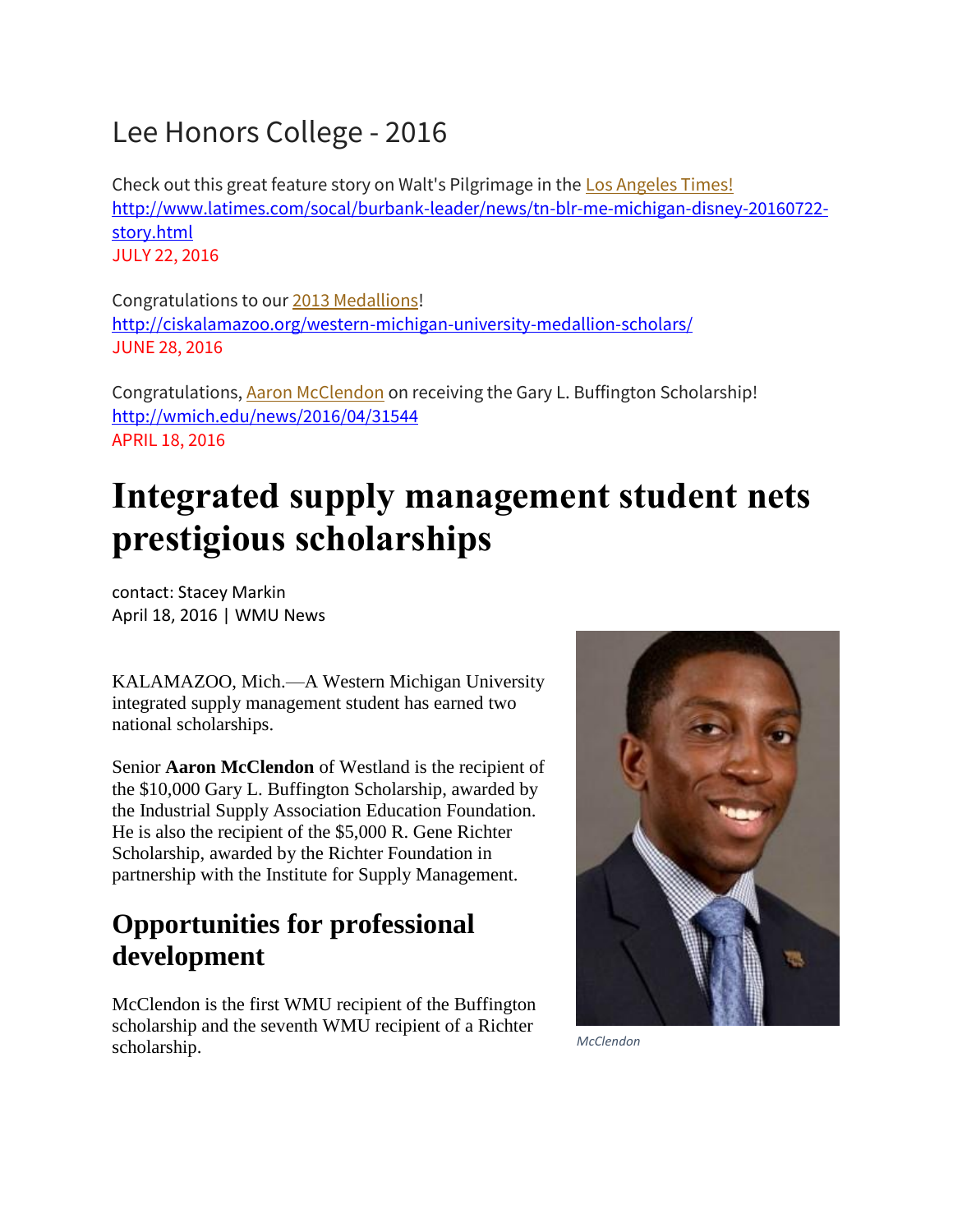He will have the opportunity for professional development as part of both scholarship programs. He will attend the ISA Convention in April 16-18, where he will address approximately 1,000 manufacturers, distributors, manufacturer representatives and service providers and have the opportunity to attend sessions. He also will attend the ISM Annual International Supply Management Conference May 15-18 as part of the Richter Scholarship program and will participate in conference sessions and workshops. McClendon will also be paired with an established executive in the field for ongoing mentorship.

"I was extremely honored and humbled when I found out that I would be receiving the Gary L. Buffington Scholarship and the R. Gene Richter Scholarship," says McClendon. "I found out about both awards within a two-week time period, and I cannot thank the ISA Education Foundation and the Richter Foundation enough for their investment in my future. The awards provide much appreciated financial assistance with my tuition and only strengthens my resolve to work as hard as I can as I finish out my senior year in the strongest possible way."

As part of the screening process for the ISA scholarship, McClendon responded to the question, "What are two emerging technologies that excite you and could have a substantial impact on industrial distribution?" McClendon cited autonomous driving and its impact on supply chains, including the benefits of increased efficiency, delivery performance and lower labor costs, as a result of a reduction in the number of truck drivers needed to deliver materials. He also noted the shared-service technologies developed by companies like Airbnb and Uber, which are changing the way consumers identify opportunities to buy and sell services. "The idea of increased shared services could potentially disrupt overall product demand, resulting in decreased costs of owning. It is important for companies to accurately forecast the implications of these technologies now to adapt and capitalize before a paradigm shift occurs in industry," says McClendon.

#### **Aaron McClendon**

In addition to his ISM major, McClendon is minoring in business analytics, is a member of the Lee Honors College and serves as the ISM peer mentor and a business admissions ambassador. He is actively involved with multiple student organizations, including the business college's Student Leadership Advisory Board and APICS: the Association for Operations Management, where he holds the post of president-elect. He is the vice president of FOCUS Kalamazoo, a student volunteer-based organization dedicated to educating, connecting, and developing college students in volunteer experiences throughout the community.

He has participated in internships and co-ops in logistics, warehousing, global purchasing and negotiations and operations. He will be a returning intern at General Motors this summer. During his GM internship in 2015, McClendon led a project focused on plant conveyor systems, where he made sourcing recommendations that saved GM more than \$3 million, while improving plant throughput and aligning supplier capacity.

"Aaron has demonstrated to the judges for these scholarship programs the comprehensiveness of the integrated supply management major and shown that he is already job-ready," says **Dr. Sime Curkovic**, professor of supply chain management. "We are extremely proud of him. Aaron is a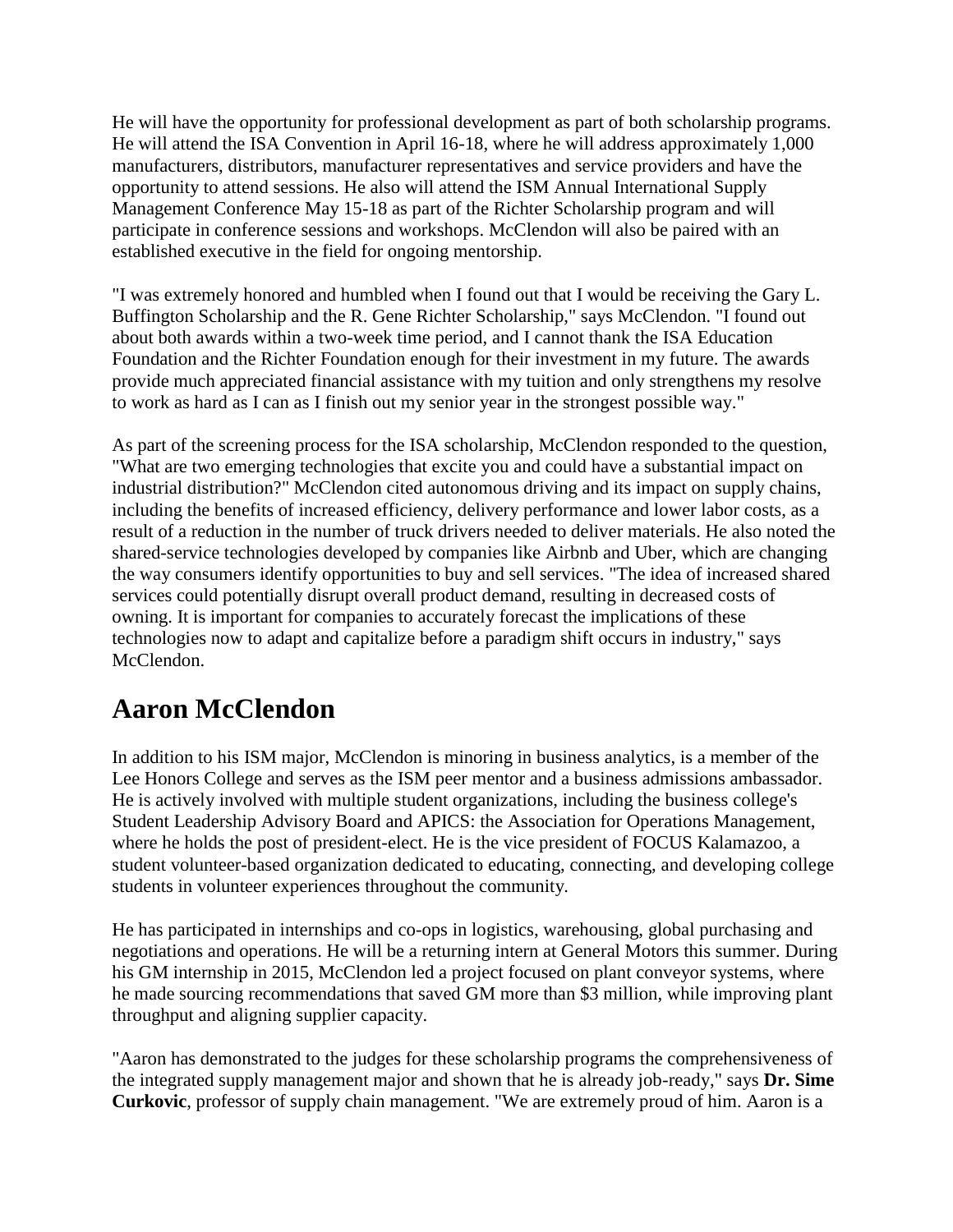clear leader in our program and is a motivated, committed student who is willing to go above and beyond to achieve success in the supply chain field. More importantly, he brings out the best in others when he works in a team setting."

### **About WMU's ISM Program**

Ranked No. 5 in undergraduate supply chain education by **Gartner** and also by SCM World and No. 2 in the nation for emphasis on teaching technology, software and quantitative tools by [Software Advice,](http://www.softwareadvice.com/scm) WMU's ISM program has been recognized nationally by several organizations and publications for its leadership in preparing students for careers in supply chain management. The program also includes Bronco Force Solutions Teams, which give students experience in business consulting with companies on their supply chain challenges. The WMU Center for Integrated Supply Management was established in 2014 by the Haworth College of Business.

Congratulations **[Anthony!](http://wmich.edu/news/2016/03/30927)** Anthony Helms, director of academic advising for Western Michigan University's Lee Honors College, has been named Advisor of the Year by the Alpha Lambda Delta honor society national organization.

<http://wmich.edu/news/2016/03/30927> MARCH 10, 2016

# **National honor organization honors WMU chapter advisor**

contact: Deanne Puca March 10, 2016 | WMU News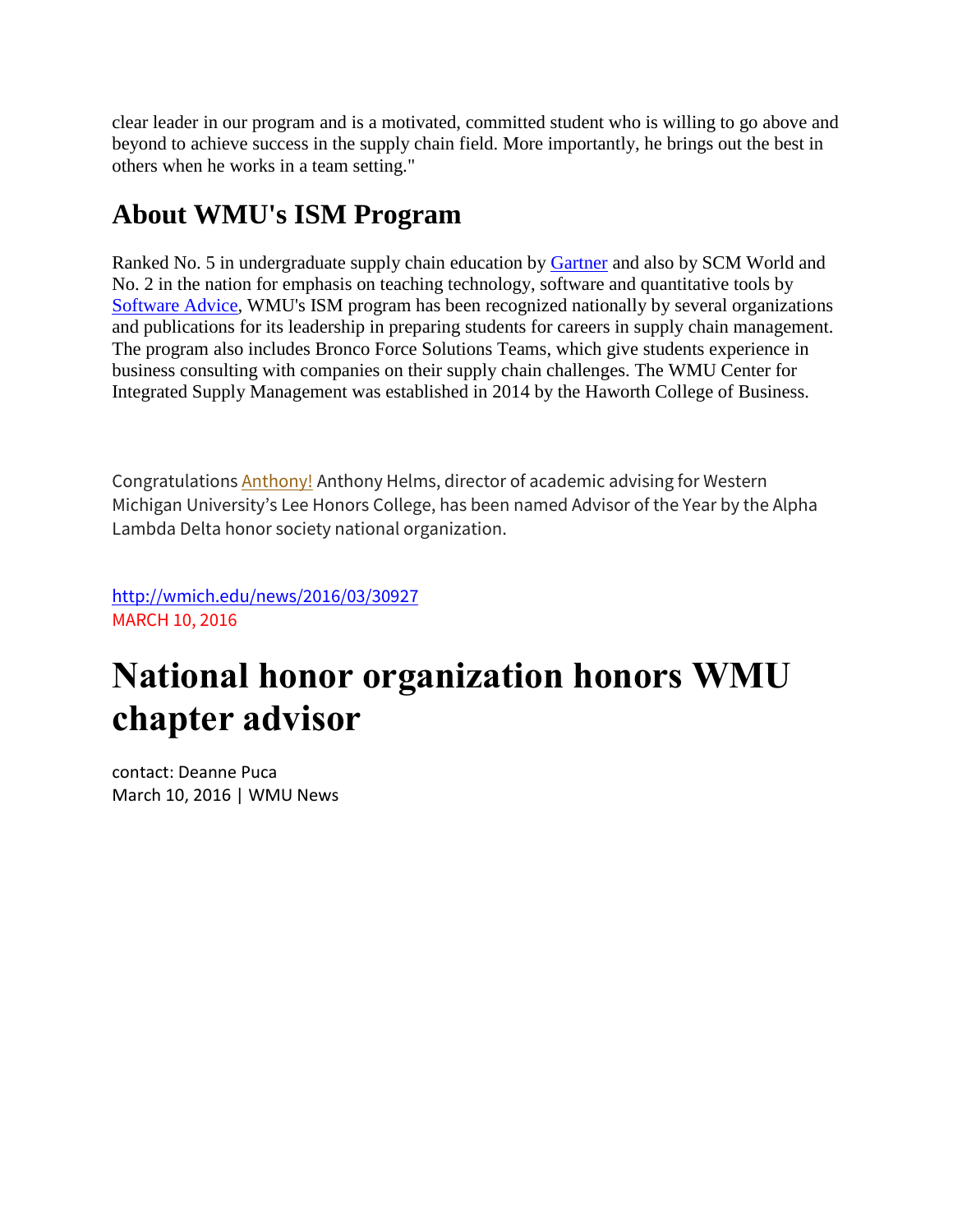KALAMAZOO, Mich.—**Anthony Helms**, director of academic advising for Western Michigan University's Lee Honors College, has been named Advisor of the Year by the Alpha Lambda Delta honor society national organization.

Helms has served as the WMU ALD advisor since 2013 and is a newly-elected professional member-at-large on the national council. He was also honored as WMU's Registered Student Organization advisor of the month in November 2015.

Under Helms' leadership, the ALD chapter won the prestigious Order of the Torch award in 2015, two Maintaining the Flame awards in 2014 and 2013, and the Delta silver-level award for total membership percentage increase in 2014. He has been a consistent presence at the national leadership conferences, both attending and presenting.



*Helms*

The chapter's overall membership has increased by nearly 100 students per year since Helms became the advisor. His chapter's impressive Web and social media activity highlights the many events and service projects that take place annually, such as partnerships with the the Society for the Prevention of Cruelty to Animals, American Red Cross and Relay for Life. The chapter has coined #ALDTuesdays, encouraging students at WMU and other ALD chapters across the country to show their ALD pride on a weekly basis.

"Anthony goes above and beyond to assist our executive board in accomplishing whatever our next mission might be," says **Nicole Thompson**, junior advisor of the WMU ALD chapter. "He has a very clear perspective of what it means to be an Alpha Lambda Delta advisor. He ensures that the student leaders of our chapter's executive board are given enough independence to learn and practice leadership skills. We have learned skills that will be helpful in years to come.

"Anthony Helms is hardworking, strategic and cherished by many," she adds. "I would not be the student I am today without this extraordinary chapter advisor."

Helms will be presented with the award and deliver a keynote address at the 2016 ALD National Leadership Conference in Washington, D.C, in October. The WMU chapter will also receive a \$200 cash award.

#### **Alpha Lambda Delta**

Alpha Lambda Delta is a national honor society that recognizes students' academic success in their first year at a college or university. Founded in 1924, ALD has over a million lifetime members and is present on more than 280 campuses nationwide. ALD's mission is to "encourage